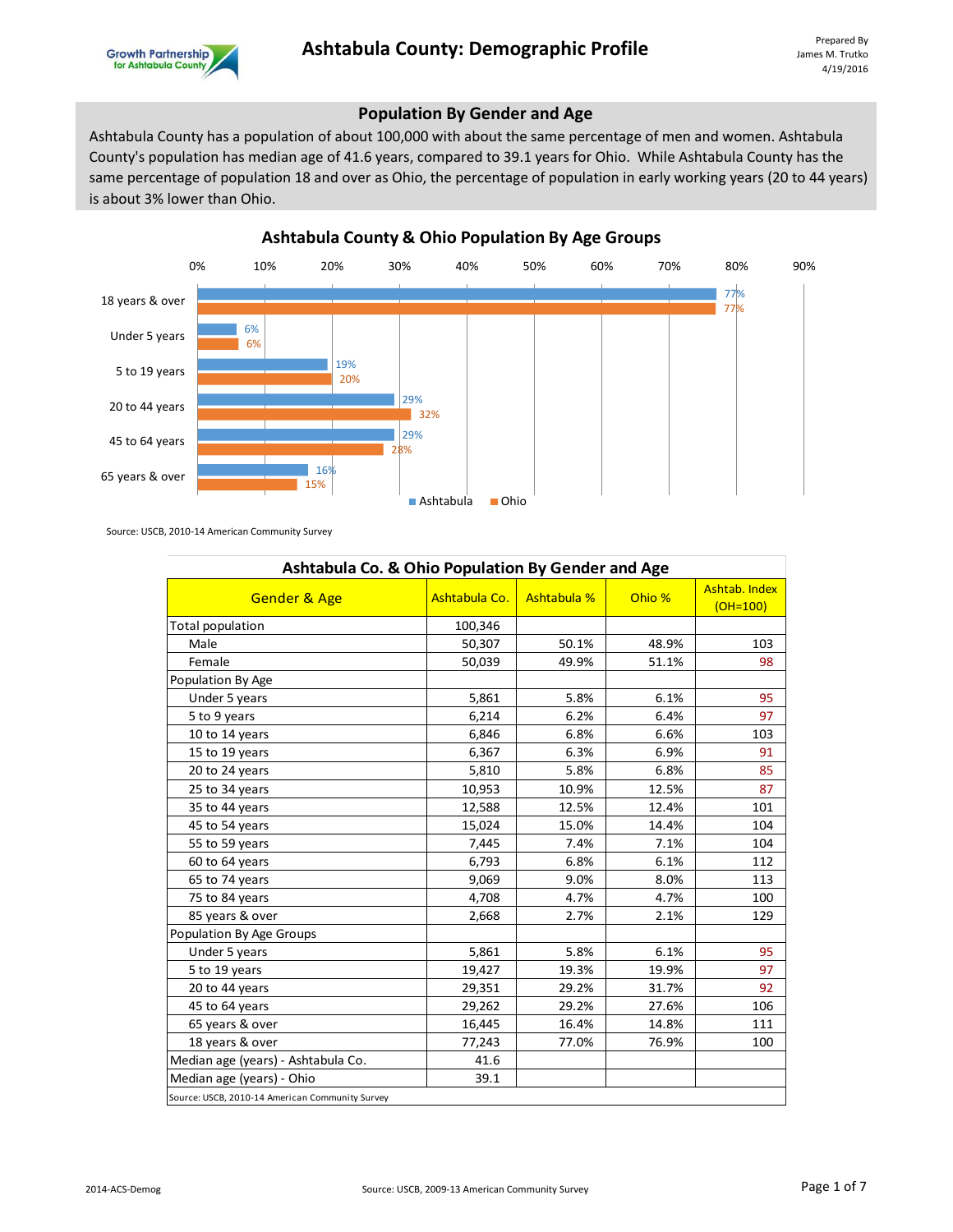# **Ashtabula County: Demographic Profile** Profile Profound By Prepared By





#### **Population By Race**

The racial composition of Ashtabula County is 93% white (compared to 83% for Ohio) and 3% black (compared to 12% for Ohio). The county's Hispanic population is about 3%.



# **Ashtabula County & Ohio Population By Race**

| <b>Ashtabula County &amp; Ohio Population By Race</b> |               |             |        |                             |  |
|-------------------------------------------------------|---------------|-------------|--------|-----------------------------|--|
| Race                                                  | Ashtabula Co. | Ashtabula % | Ohio % | Ashtab. Index<br>$(OH=100)$ |  |
| Total population                                      | 100,346       |             |        |                             |  |
| One race                                              | 97,882        | 97.5%       | 97.6%  | 100                         |  |
| White                                                 | 93,531        | 93.2%       | 82.6%  | 113                         |  |
| Black or African Amer.                                | 3,428         | 3.4%        | 12.2%  | 28                          |  |
| Other (One Race)                                      | 923           | 0.9%        | 2.8%   | 32                          |  |
| Two or more races                                     | 2,464         | 2.5%        | 2.4%   | 104                         |  |
| Hispanic (any race)                                   | 3,625         | 3.6%        | 3.3%   | 109                         |  |
| Source: USCB, 2010-14 American Community Survey       |               |             |        |                             |  |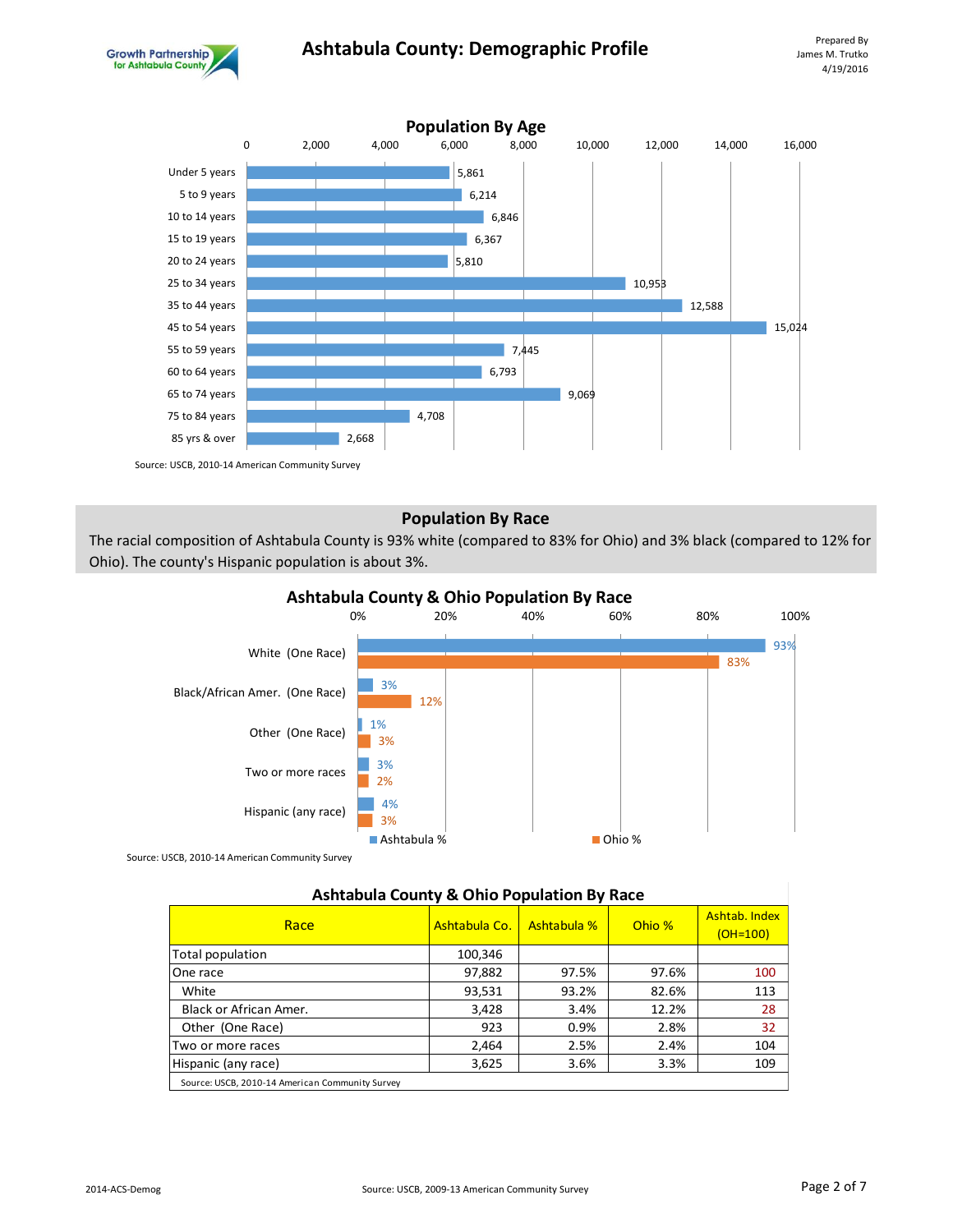

# **School Enrollment**

Ashtabula County has 23,500 persons 3 years or older enrolled in school, a slightly greater percentage than Ohio. Only 20% of the county's population is enrolled in college or graduate school, less than Ohio's 28% rate.

| <b>School Enrollment</b>                        | Ashtabula Co. | Ashtabula % | Ohio % | Ashtab, Index<br>$(OH=100)$ |  |
|-------------------------------------------------|---------------|-------------|--------|-----------------------------|--|
| Pop. 3 yrs & over enrolled in school            | 23,438        |             |        |                             |  |
| Nursery school, preschool                       | 1,268         | 5.4%        | 6.1%   | 89                          |  |
| Kindergarten                                    | 1,137         | 4.9%        | 4.9%   | 100                         |  |
| Elementary school (grades 1-8)                  | 10,267        | 43.8%       | 39.8%  | 110                         |  |
| High school (grades 9-12)                       | 5,977         | 25.5%       | 20.9%  | 122                         |  |
| College or graduate school                      | 4,789         | 20.4%       | 28.3%  | 72                          |  |
| Source: USCB, 2010-14 American Community Survey |               |             |        |                             |  |

#### **Ashtabula County & Ohio School Enrollment**

Source: USCB, 2010-14 American Community Survey

# **Educational Attainment**

About 60% of Ashtabula County's population has a high school education or less, compared to 45% for Ohio. Only 19% has an assocate, bachelor's or graduate degree, compared to 34% for Ohio.

# **Ashtabula County & Ohio Educational Attainment**



| <b>Ashtabula County &amp; Ohio Educational Attainment</b> |               |             |        |                             |  |
|-----------------------------------------------------------|---------------|-------------|--------|-----------------------------|--|
| <b>Educational Attainment</b>                             | Ashtabula Co. | Ashtabula % | Ohio % | Ashtab, Index<br>$(OH=100)$ |  |
| Population 25 years & over                                | 69,248        |             |        |                             |  |
| Less than 9th grade                                       | 3,051         | 4.4%        | 3.2%   | 138                         |  |
| 9th to 12th grade, no diploma                             | 6,950         | 10.0%       | 8.0%   | 125                         |  |
| High school graduate (includes equiv.)                    | 31,119        | 44.9%       | 34.5%  | 130                         |  |
| Some college, no degree                                   | 13,812        | 19.9%       | 20.7%  | 96                          |  |
| Associate's degree                                        | 5,058         | 7.3%        | 8.1%   | 90                          |  |
| Bachelor's degree                                         | 6,074         | 8.8%        | 16.1%  | 55                          |  |
| Graduate or professional degree                           | 3,184         | 4.6%        | 9.5%   | 48                          |  |
|                                                           |               |             |        |                             |  |
| % high school graduate or higher                          | (X)           | 85.6%       | 88.8%  | 96                          |  |
| % bachelor's degree or higher                             | (X)           | 13.4%       | 25.6%  | 52                          |  |
| Source: USCB, 2010-14 American Community Survey           |               |             |        |                             |  |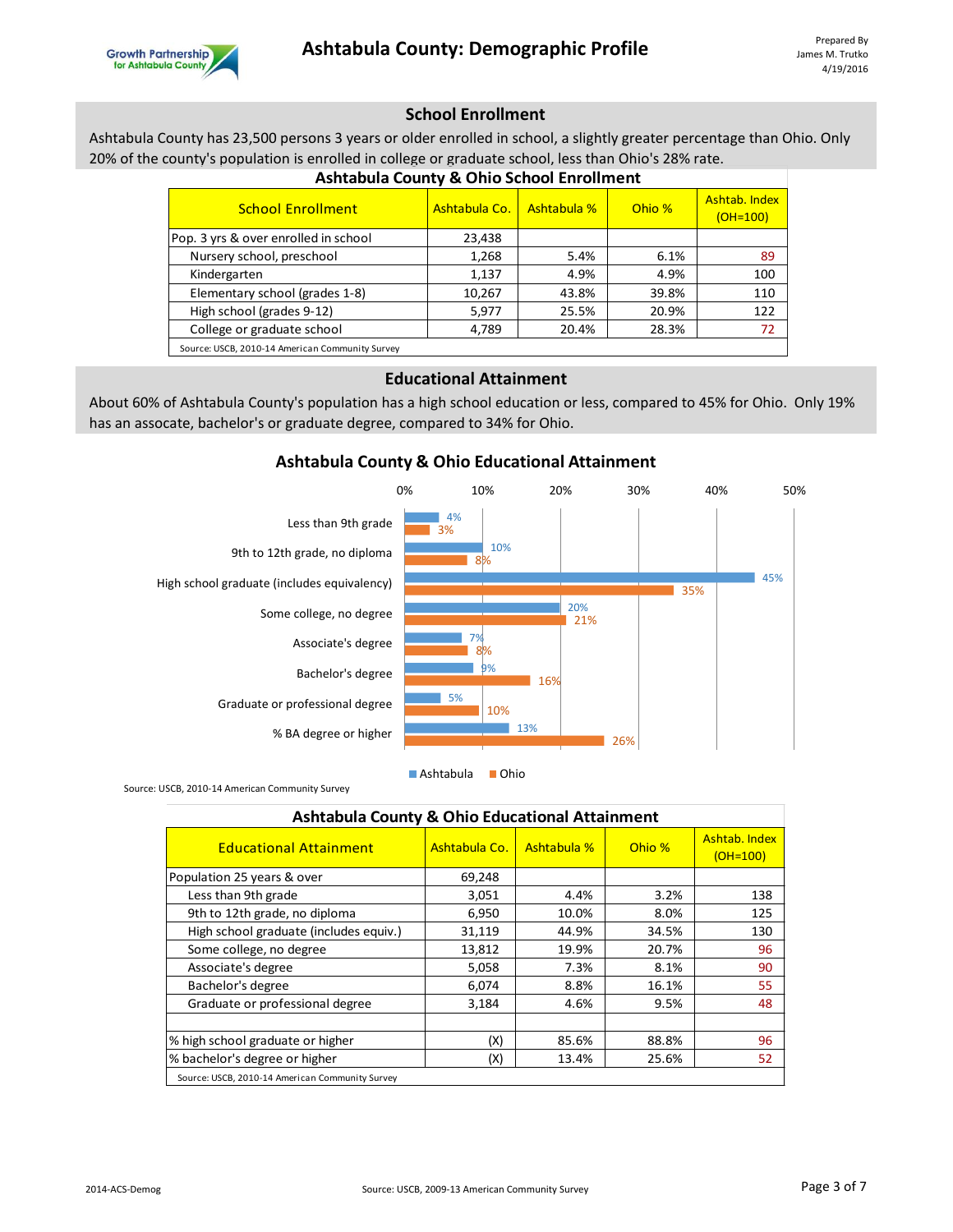

## **Marital Status**

About half of Ashtabula County's population (15 Yrs & older) is married. Compared to Ohio, the county has fewer persons who have never married, and more persons who have married but are now divorced or widowed.



Source: USCB, 2010-14 American Community Survey. Note: % of population 15 yrs & older.

| <b>Ashtabula County &amp; Ohio Marital Status</b> |               |             |        |                             |  |  |
|---------------------------------------------------|---------------|-------------|--------|-----------------------------|--|--|
| <b>Marital Status</b>                             | Ashtabula Co. | Ashtabula % | Ohio % | Ashtab. Index<br>$(OH=100)$ |  |  |
| Males 15 years & over                             | 40,636        |             |        |                             |  |  |
| Now married, except separated                     | 20,260        | 49.9%       | 50.4%  | 99                          |  |  |
| Separated                                         | 607           | 1.5%        | 1.6%   | 94                          |  |  |
| Widowed                                           | 1,550         | 3.8%        | 2.9%   | 131                         |  |  |
| Divorced                                          | 5,802         | 14.3%       | 10.9%  | 131                         |  |  |
| Never married                                     | 12,417        | 30.6%       | 34.2%  | 90                          |  |  |
| Females 15 years & over                           | 40,789        |             |        |                             |  |  |
| Now married, except separated                     | 19,577        | 48.0%       | 46.6%  | 103                         |  |  |
| Separated                                         | 535           | 1.3%        | 2.0%   | 65                          |  |  |
| Widowed                                           | 4,915         | 12.0%       | 9.9%   | 121                         |  |  |
| <b>Divorced</b>                                   | 6,337         | 15.5%       | 13.1%  | 118                         |  |  |
| Never married                                     | 9,425         | 23.1%       | 28.3%  | 82                          |  |  |
| Source: USCB, 2010-14 American Community Survey   |               |             |        |                             |  |  |

#### **Length of Residence**

About 87% of Ashtabula County's population lives in the same house as in the previous year, slightly more than Ohio.

#### **Population Living In Same House**



Source: USCB, 2010-14 American Community Survey. Note: Population 1 yr. & older.

| Living In Same House As Previous Year                                            |               |             |        |                             |  |
|----------------------------------------------------------------------------------|---------------|-------------|--------|-----------------------------|--|
| <b>Living In Same House</b>                                                      | Ashtabula Co. | Ashtabula % | Ohio % | Ashtab, Index<br>$(OH=100)$ |  |
| Population 1 year & over                                                         | 99,378        |             |        |                             |  |
| Same house                                                                       | 87,245        | 87.8%       | 85.4%  | 103                         |  |
| Different house in the U.S.                                                      | 11,733        | 11.8%       | 14.3%  | 83                          |  |
| Diff. House, Ashtabula Co.                                                       | 7,893         | 7.9%        | 9.4%   | 84                          |  |
| Different county                                                                 | 3,840         | 3.9%        | 4.9%   | 80                          |  |
| Same state                                                                       | 2,366         | 2.4%        | 3.2%   | 75                          |  |
| Different state                                                                  | 1,474         | 1.5%        | 1.7%   | 88                          |  |
| Abroad                                                                           | 400           | 0.4%        | 0.4%   | 100                         |  |
| Source: USCB, 2010-14 American Community Survey. Note: Population 1 yr. & older. |               |             |        |                             |  |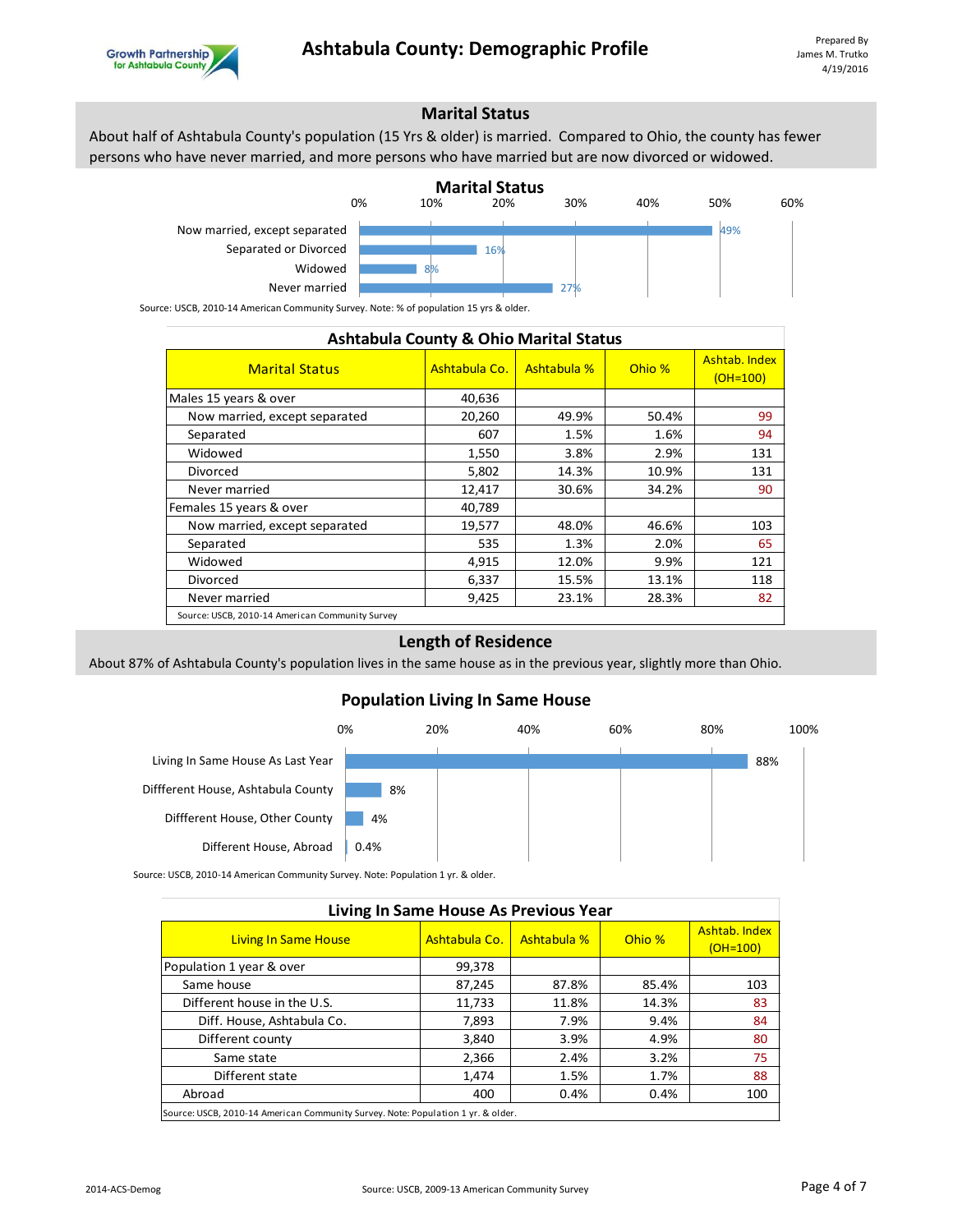

#### **Household Characteristics**

About two-thirds of the county's 39,000 households are families. Nearly 90% of the population in households consists of the householder, his/her spouse and a child.



#### **Population in Households**



| Ashtabula County & Ohio Households By Type & Household Relationships |               |                    |        |                             |  |
|----------------------------------------------------------------------|---------------|--------------------|--------|-----------------------------|--|
| <b>Households By Type</b>                                            | Ashtabula Co. | <b>Ashtabula %</b> | Ohio % | Ashtab, Index<br>$(OH=100)$ |  |
| Total households                                                     | 38,933        |                    |        |                             |  |
| Family households (families)                                         | 25,374        | 65.2%              | 64.4%  | 101                         |  |
| Nonfamily households                                                 | 13,559        | 34.8%              | 35.6%  | 98                          |  |
| Households-1 or more people under 18 yrs                             | 11,975        | 30.8%              | 30.6%  | 101                         |  |
| Households-1 or more people 65 years & over                          | 11,564        | 29.7%              | 26.4%  | 113                         |  |
| Average household size                                               | 2.5           | (X)                | (X)    |                             |  |
| Average family size                                                  | 3.1           | (X)                | (X)    |                             |  |
|                                                                      |               |                    |        |                             |  |
| <b>Household Relationships</b>                                       | Ashtabula Co. | Ashtabula %        | Ohio % | Ashtab. Index<br>$(OH=100)$ |  |
| Population in households                                             | 96,916        |                    |        |                             |  |
| Householder                                                          | 38,933        | 40.2%              | 40.6%  | 99                          |  |
| Spouse                                                               | 18,573        | 19.2%              | 19.1%  | 101                         |  |
| Child                                                                | 27,781        | 28.7%              | 29.7%  | 97                          |  |
| Other relatives                                                      | 5,714         | 5.9%               | 5.1%   | 116                         |  |
| <b>Nonrelatives</b>                                                  | 5,915         | 6.1%               | 5.5%   | 111                         |  |
| Unmarried partner                                                    | 3,371         | 3.5%               | 2.5%   | 140                         |  |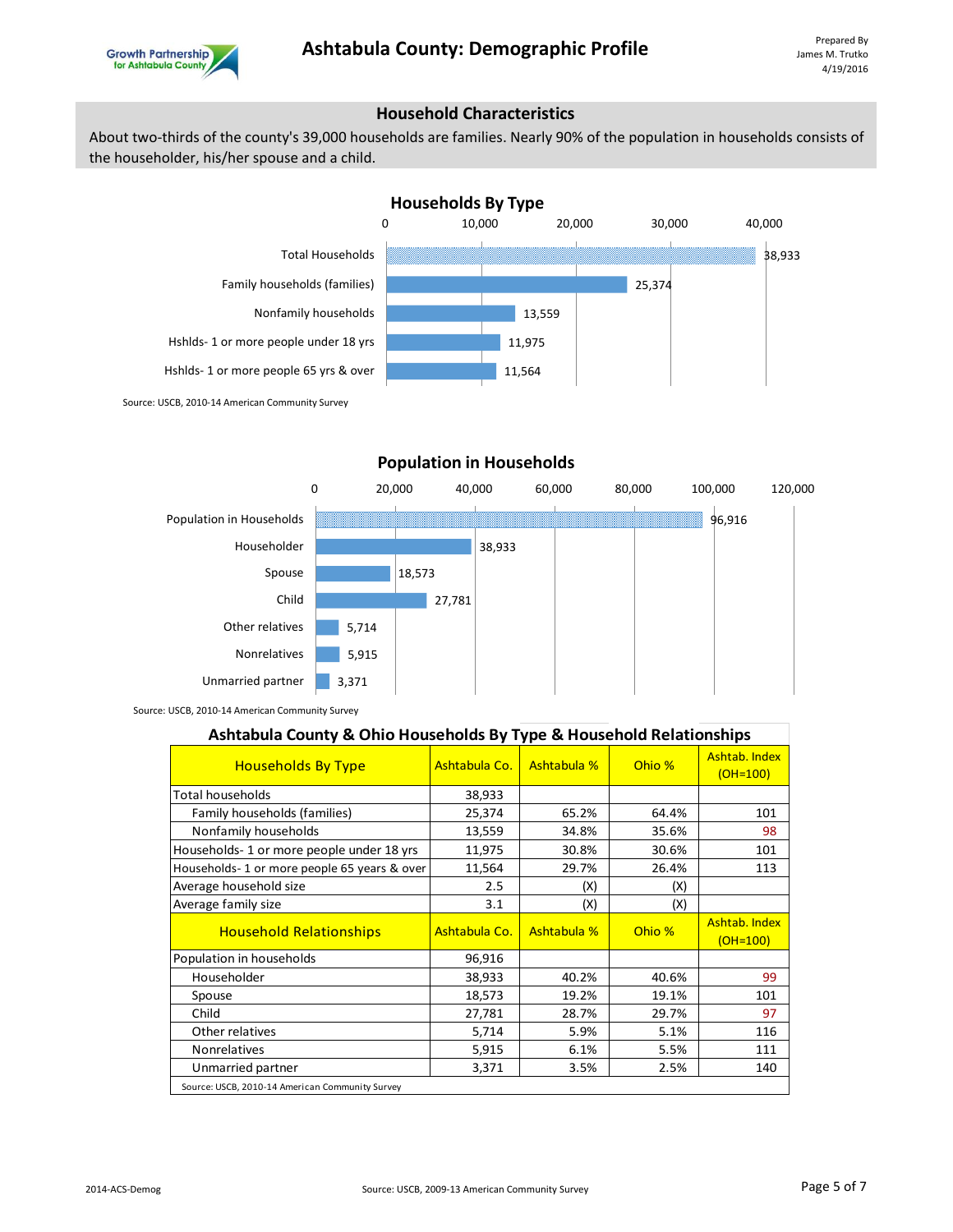

#### **Income Distribution & Comparison**

Ashtabula County has a median household income of \$40,500, compared to \$48,100 for Ohio. Per capita income is \$20,000, compared to \$26,400 for Ohio. The county's household, family and per capita income measures are about 75% to 80% of Ohio's measures.



### **Ashtabula County & Ohio Income Comparison**

Source: USCB, 2010-14 American Community Survey



#### **Ashtabula County Income Indices (Ohio = 100)**



Source: USCB, 2010-14 American Community Survey